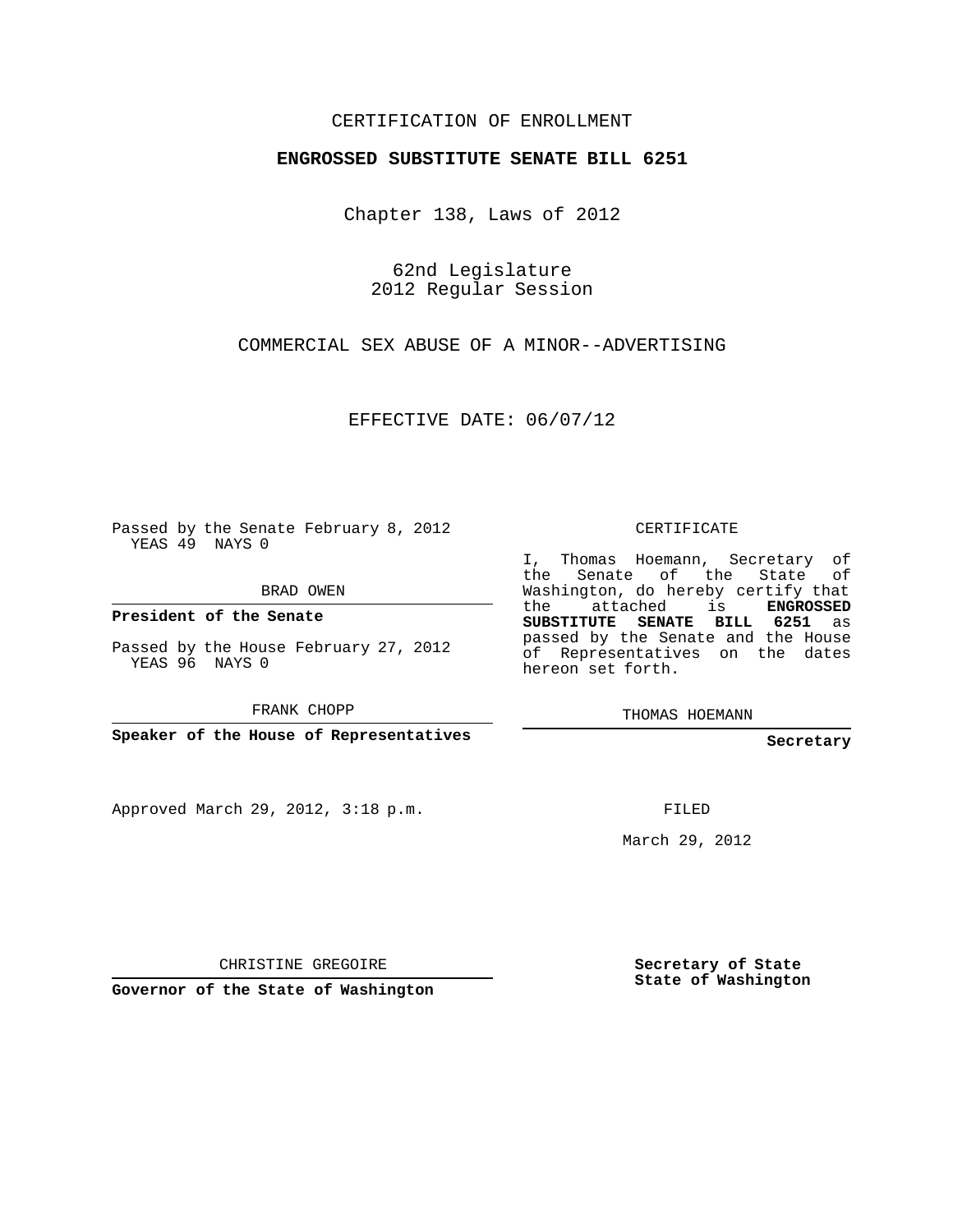## **ENGROSSED SUBSTITUTE SENATE BILL 6251** \_\_\_\_\_\_\_\_\_\_\_\_\_\_\_\_\_\_\_\_\_\_\_\_\_\_\_\_\_\_\_\_\_\_\_\_\_\_\_\_\_\_\_\_\_

\_\_\_\_\_\_\_\_\_\_\_\_\_\_\_\_\_\_\_\_\_\_\_\_\_\_\_\_\_\_\_\_\_\_\_\_\_\_\_\_\_\_\_\_\_

Passed Legislature - 2012 Regular Session

## **State of Washington 62nd Legislature 2012 Regular Session**

**By** Senate Judiciary (originally sponsored by Senators Kohl-Welles, Delvin, Eide, Chase, Pflug, Conway, Kline, Ranker, Stevens, Fraser, Regala, Nelson, Roach, and Frockt)

READ FIRST TIME 02/02/12.

1 AN ACT Relating to advertising commercial sexual abuse of a minor; 2 adding a new section to chapter 9.68A RCW; creating new sections; and 3 prescribing penalties.

4 BE IT ENACTED BY THE LEGISLATURE OF THE STATE OF WASHINGTON:

 NEW SECTION. **Sec. 1.** The legislature finds it unacceptable that Washington's children are being sold for sex in advertisements. A 2008 Seattle human services department report estimated that there are three hundred to five hundred children being exploited for sex in the Seattle area alone each year. The legislature finds that the practice of escort services advertising includes minors who are being sold for sex, a form of sex trafficking and commercial sexual abuse of minors. According to the Seattle police department, since the beginning of 2010, at least twenty-two children have been advertised online in the Seattle area for commercial sex and were recovered by the police department. The legislature is committed to eliminating sex trafficking of minors in a manner consistent with federal laws prohibiting sexual exploitation of children.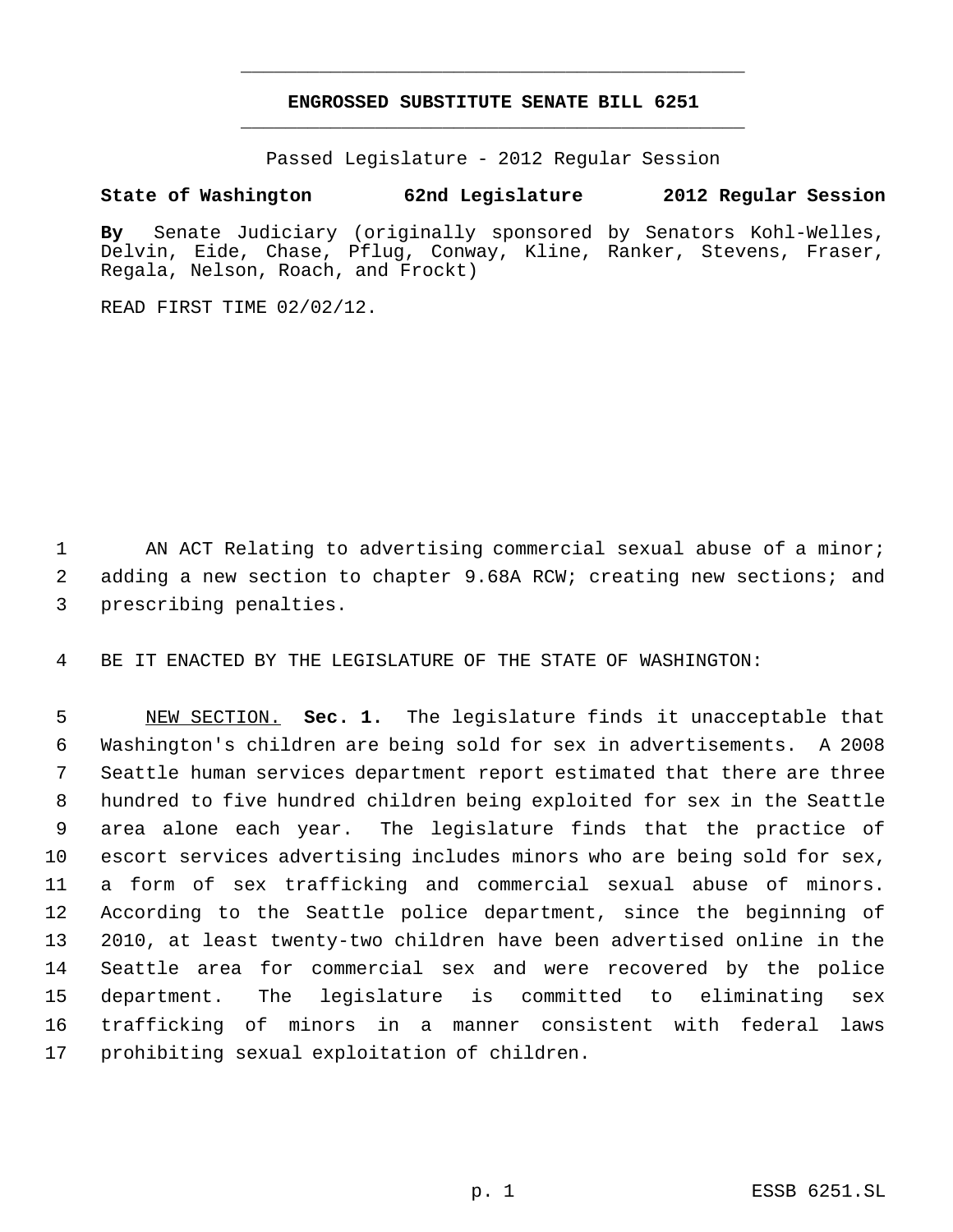NEW SECTION. **Sec. 2.** A new section is added to chapter 9.68A RCW to read as follows:

 (1) A person commits the offense of advertising commercial sexual abuse of a minor if he or she knowingly publishes, disseminates, or displays, or causes directly or indirectly, to be published, disseminated, or displayed, any advertisement for a commercial sex act, which is to take place in the state of Washington and that includes the depiction of a minor.

 (a) "Advertisement for a commercial sex act" means any advertisement or offer in electronic or print media, which includes either an explicit or implicit offer for a commercial sex act to occur in Washington.

 (b) "Commercial sex act" means any act of sexual contact or sexual intercourse, both as defined in chapter 9A.44 RCW, for which something of value is given or received by any person.

 (c) "Depiction" as used in this section means any photograph or visual or printed matter as defined in RCW 9.68A.011 (2) and (3).

 (2) In a prosecution under this statute it is not a defense that the defendant did not know the age of the minor depicted in the advertisement. It is a defense, which the defendant must prove by a preponderance of the evidence, that the defendant made a reasonable bona fide attempt to ascertain the true age of the minor depicted in the advertisement by requiring, prior to publication, dissemination, or display of the advertisement, production of a driver's license, marriage license, birth certificate, or other governmental or educational identification card or paper of the minor depicted in the advertisement and did not rely solely on oral or written representations of the minor's age, or the apparent age of the minor as depicted. In order to invoke the defense, the defendant must produce for inspection by law enforcement a record of the identification used to verify the age of the person depicted in the advertisement.

 (3) Advertising commercial sexual abuse of a minor is a class C felony.

 NEW SECTION. **Sec. 3.** If any part of this act is found to be in conflict with federal requirements that are a prescribed condition to the allocation of federal funds to the state, the conflicting part of this act is inoperative solely to the extent of the conflict and with